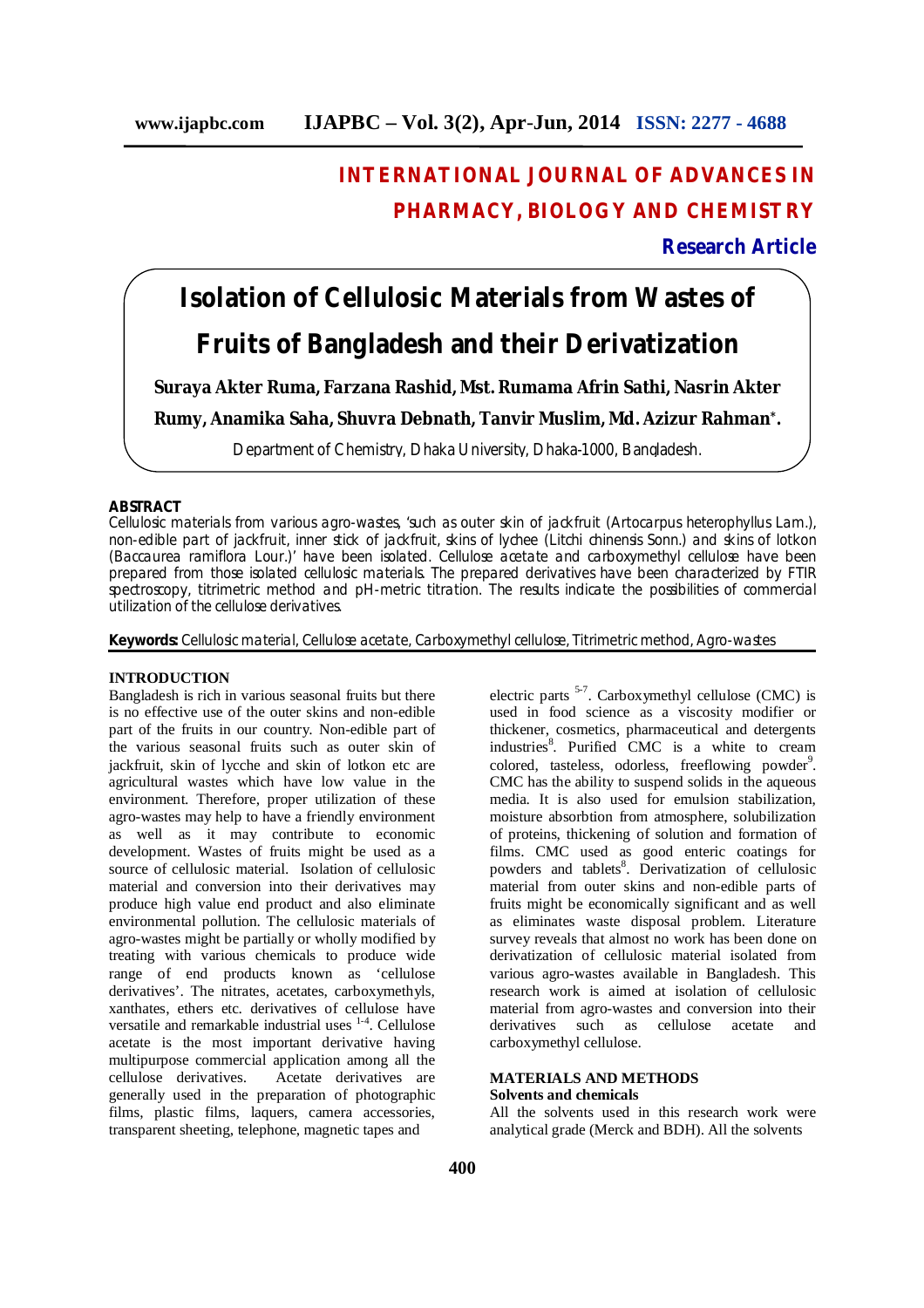were distilled by fractional distillation before use.

#### **Sample collection and preparation:**

The samples, such as outer skin of jackfruit, nonedible part of jackfruit, inner stick of jackfruit, skin of lychee and skin of lotkon were collected from different places of Dhaka city. It was first cut into small pieces, dried in open air and finally dried in an oven below 45ºC. The dried samples were separately grinded with grinder mill and stored at room temperature to carry out all the experiments.

## **Extraction of dried powder:**

Each of the dried powder samples was extracted separately with (500 ml) petroleum ether (b.p. 40−60ºC) under reflux condition for 30 minutes. After refluxing, the content of the flask was allowed to cool at room temperature and filtered. The residue was dried in the air and marked as "extractive free powder". The percentages of yield was calculated for each sample and stored at room temperature to carry out the next experiments.

## **Delignification of extractive free powder<sup>10</sup>:**

Each of the extractive free powder  $(10 \text{ g})$  was suspended in water (200 ml) in a conical flask and heated at 70−80ºC with constant stirring for 30 minutes in a magnetic stirrer. Then Sodium chlorite (2 g) was added into the conical flask followed by glacial acetic (15 ml) acid in drop wise. The addition of sodium chlorite and acetic acid were repeated four times. The percentages of yield of delignified powder (holocellulose) obtained from each extractive free powder was calculated and the results are given in Table 1.

## **Isolation of α-cellulose<sup>11</sup>:**

Each of the dried holocellulose  $(3.0 \text{ g})$  was taken in a round bottom flask and sodium hydroxide solution (17.5%, 30 ml) was added into the flask under nitrogen atmosphere. Then the mixture was stirred for about 4 hours using magnetic stirrer. Content of the flask was filtered with cloth filter and the residue was washed with distilled water followed by acetic acid. The residue was further washed with water followed by ethanol. Finally the residue was dried in air and percentage of α-cellulose was calculated and the results are given in Table 1.

#### **Preparation of cellulose acetate<sup>12</sup>:**

Holocellulose (1.08 g) and  $\alpha$ -cellulose (1.05 g) of each sample was taken separately in a round bottomed flask and placed in a magnetic stirrer for frequent stirring at 80ºC for about 1 hour. After stirring, it was placed in a water bath at  $60^{\circ}$ C and a mixture of acetic anhydride (10 ml) and concentrated

sulphuric acid (0.4 ml) was added into it drop wise from a dropping funnel for about 30 minutes at constant temperature. After addition of the mixture, the content of the flask was kept in water bath for another 30 minutes at the same temperature  $(60^{\circ}C)$ . The clear solution obtained at the bottom of the flask which was turned into curdy white precipitate after addition of distilled water. The precipitate of cellulose acetate obtained was centrifuged and washed with distilled water followed by ethanol. It was dried in air and percentage of yield of the cellulose acetate obtained from holocellulose and αcellulose respectively, was calculated and the results are given in Table 1.

## **Determination of degree of substitution (DS) of cellulose acetate<sup>13</sup>:**

Degree of substitution of the prepared cellulose acetate was determined by titrimetric method. Ethanolic solution of cellulose acetate was treated with sodium hydroxide solution and the volume of unreacted sodium hydroxide was measured by standard hydrochloric acid. Degree of substitution of cellulose acetate was calculated and the results are given in Table 2.

## **Preparation of carboxymethyl cellulose<sup>14</sup>:**

Holocellulose and  $\alpha$ -cellulose of each sample (0.5 g) was taken separately in a round bottom flask and aqueous ethanolic (80%) sodium hydroxide solution (18%, 15 ml) was added with continuous stirring by a magnetic stirrer for 2 hours at 30 $\degree$ C. The flask was placed in thermostatic water bath with a condenser at  $58^\circ$  C, and then monochloroacetic acid (10 ml of 80) %) was added drop by drop through a dropping funnel with occasional stirring and then the content of the flask was refluxed for 6 hours with reflux condenser. The flask was removed from the bath, cooled to room temperature and the content was centrifuged. The centrifuged mass was washed with 80% ethanol and finally with a mixture of ethanol (80%, 15ml) and acetic acid (1 ml). The carboxymethyl cellulose obtained was dried in air and percentage of yield was calculated on the basis of holocellulose and  $\alpha$ -cellulose, respectively and the results are given in Table 1.

## **Determination of degree of substitution (DS) of carboxymethyl cellulose<sup>15</sup>:**

Degree of substitution of each of the prepared carboxymethyl cellulose was determined separately by pH metric titration. Carboxymethyl cellulose sample was acidified by hydrochloric acid  $(0.5 \text{ M})$ until pH 3.15. Then acidic carboxymethyl cellulose sample was titrated by standard sodium hydroxide solution and pH value was recorded upon the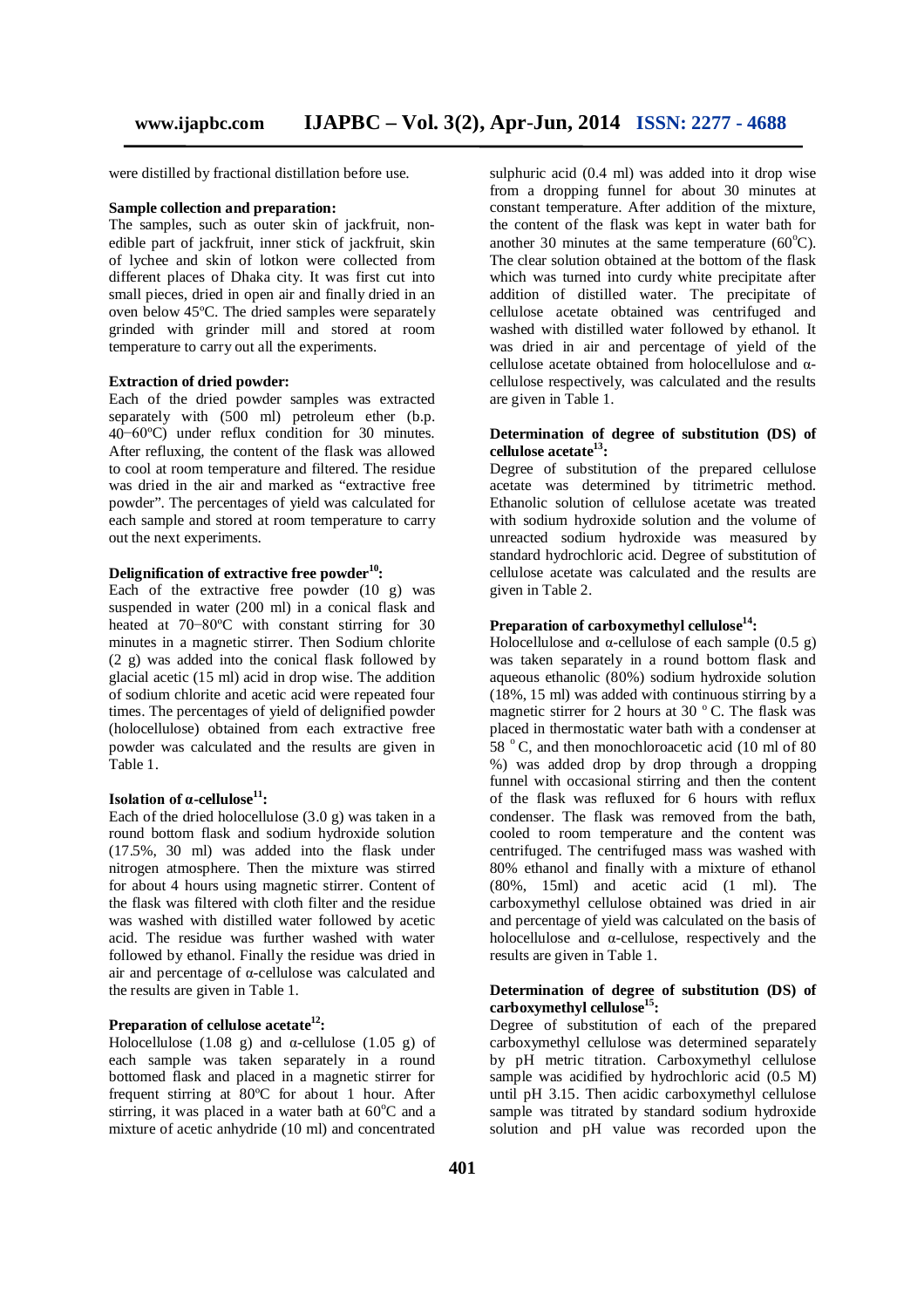addition of sodium hydroxide solution with the help of pH meter. pH vs. volume of sodium hydroxide titration curves were prepared and analyzed using software CurTipot (pH and acid base titration curve Analysis & simulation) version 3.3.1 (2008) for MS Excel. The degree of substitution was calculated and results are given in Table 2.

## **FTIR spectroscopic analysis of holocellulose, αcellulose, cellulose acetate, and carboxymethyl cellulose:**

The FTIR spectrum of each of the holocellulose,  $\alpha$ cellulose, cellulose acetate, and carboxymethyl cellulose samples obtained from outer skin of jackfruit, non-edible part of jackfruit, and inner stick of jackfruit, skin of lychee and skin of lotkon were recorded in KBr pellets using a Shimadzu FTIR-470 Spectrophotometer. Characteristic peaks for holocellulose and α-cellulose were obtained at 3450- 3400, 3000-2850 and 1100-1000 cm<sup>-1</sup>, the characteristic peaks for cellulose acetate were found at 3450-3400, 1750−1720 and 1400−1000 cm-1 , and the characteristic peaks for carboxymethyl cellulose were observed at 3450−3350, 1720−1700 and 1400-1100 cm<sup>-1</sup>.

## **RESULTS AND DISCUSSION**

The agro-wastes such as outer skin of jackfruit (*Artocarpus heterophyllus* Lam.), non-edible part of jackfruit, inner stick of jackfruit, skins of lychee (*Litchi chinensis* Sonn.), skins of lotkon (*Baccaurea ramiflora* Lour.), were collected from Dhaka city, cleaned, dried, and powdered. The powders were separately extracted with petroleum ether (b.p. 40−60<sup>o</sup>C). The extractive free powders were separately delignified<sup>10</sup> to obtain holocellulose. Then  $\alpha$ -celluloses were isolated<sup>11</sup> from holocelluloses separately. Each of the holocelluloses and  $\alpha$ celluloses was separately acetylated**<sup>12</sup>** and carboxymethylated**<sup>14</sup>**. Both of the acetate and CMC derivatives of holocellulose and α-cellulose of the different samples were separately characterized<sup>13, 15</sup>. From the Table 1, it appears that the percentages of holocelluloses are highest in skin of lotkon (89.71 %) and lowest in inner stick of jackfruit (60.10 %). The percentages of holocelluloses in other samples (Table 1) are closer to the higher value. The  $\alpha$ -cellulose content is highest in outer bark of jackfruit (50.13 %) and lowest in skin of lychee (40.82 %). The percentage of α-cellulose in inner stick of jackfruit (47.70 %) is very near to the higher value and the

percentage of α-cellulose in non-edible part of jackfruit (40.82 %) and skin of lotkon (42.33 %) are near to the lowest value. Therefore, it reveals that waste material of fruits contain significant percentage of cellulosic materials which are quite comparable to the cellulosic material of other common sources like cotton, jute, bamboo etc $16$ . These results indicate that these agro wastes might be used as the source of cellulosic materials. The percentage of converted cellulose derivatives from holocellulose and αcellulose from wastes of fruits are quite satisfactory (Table 1**)**. The degree of substitution (DS) of the cellulose derivatives estimated by titrimetric and pH metric titration for cellulose acetate and carboxymethyl cellulose, respectively. The DS values of cellulose acetate and carboxymethyl cellulose indicate that high percentage of cellulosic material have been converted into their derivatives (Table 2). Infrared spectral analysis of the holocellulose, peaks were found at 3450−3400, 3000−2850 and 1100−1000 cm-1 indicating the presence of O−H stretching, C−H stretching and C−O stretching of sugar unit, respectively, but no distinct peak for  $C=O$ stretching was found. On the other hand IR spectra of cellulose acetate and carboxymethyl cellulose indicated the strong absorption peak of >C=O of acetate group at  $1750-1730$  cm<sup>-1</sup>, strong absorption peak of >C=O of carboxylate ion at  $1725-1700$  cm<sup>-1</sup>, medium absorption peak of C−O stretching of carboxylate group at 1450−1300 cm-1 and medium absorption peak of C−O stretching of acetyl group at 1300−1200 cm-1 . The DS determination and IR spectral analysis indicated the successful acetylation and carboxymethylation of cellulosic material obtained from various fruit skins. From the results it also appears that the derivatives obtained from the agro-wastes might be commercially used in terms of their property and quality.

## **CONCLUSION**

This finding suggests that agro-wastes (outer skins and other non-edible parts of different fruits) might be used as source of cellulosic material and the cellulosic material of the agro waste could be successfully and significantly converted into its derivatives (cellulose acetate and carboxymethyl cellulose), which can be used for different commercial and industrial purposes.